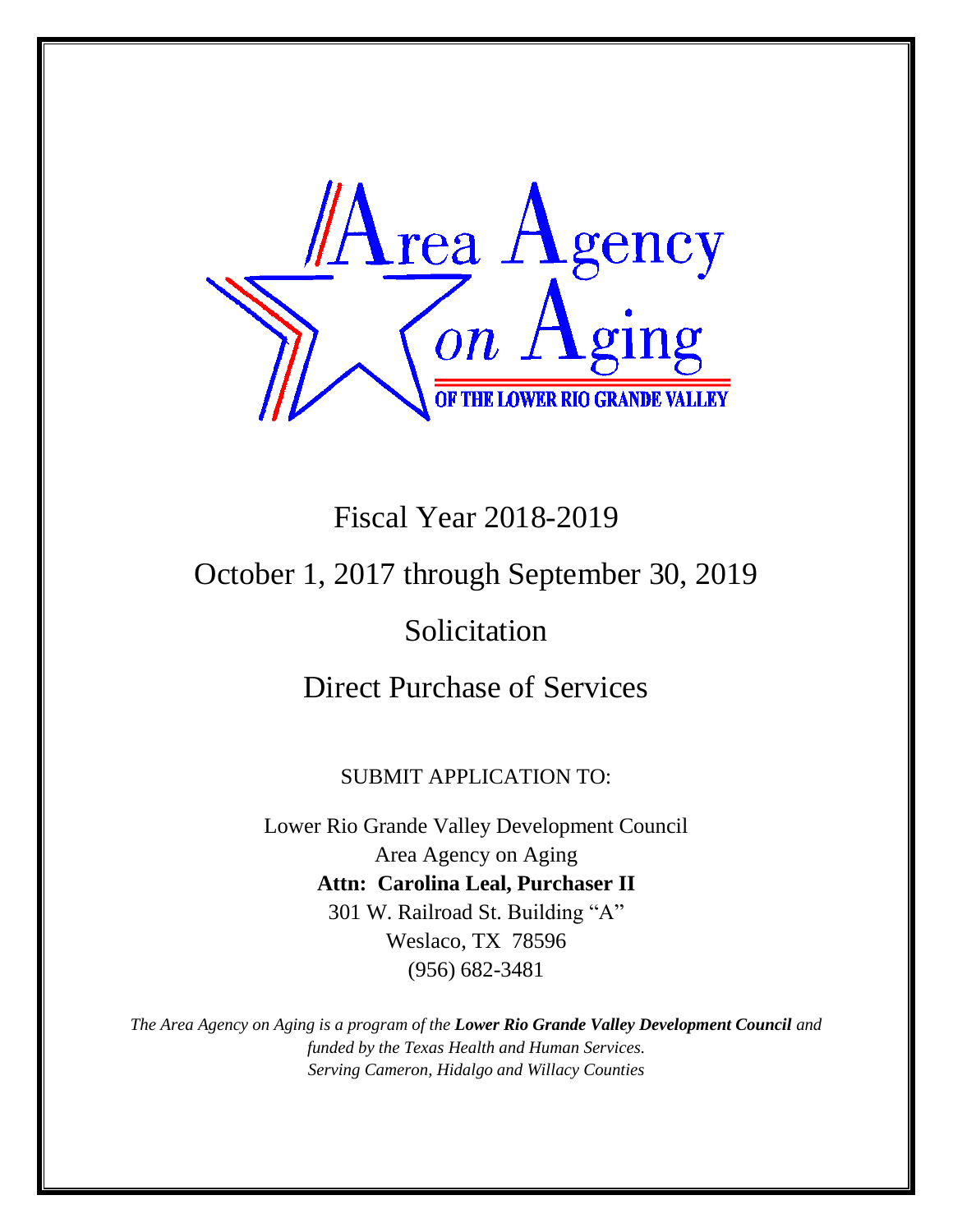

### SOLICITATION FOR VENDORS TO PROVIDE DIRECT SERVICES FY 2018-2019

The Area Agency on Aging of the Lower Rio Grande Valley

(AAA) is designated by the Texas Health and Human Services (HHS) to be the focal point for services to persons 60 or older within the AAA's region. The AAA administers services funded by the Older Americans Act (OAA) with emphasis placed on frail, rural, low income, minority and limited English individuals. The AAA purchases various short-term services for eligible clients. Services are purchased from appropriate contractors that have completed a Direct Purchase of Service (DPS) application and have executed a Contractor Agreement with the AAA. Organizations eligible to apply include private non-profit and local city-county governmental entities which have the capacity to meet the requirements of service delivery under Direct Purchase of Services (DPS) procedures. **This solicitation is for new contractors. Existing contractors need not respond to this solicitation.**

Interested parties may apply for consideration for participation in the contractor pool by submitting a completed and signed DPS application, including all required attachments and certification regarding debarment. The information regarding specific requirements, scope and limitations for each service is available in the proposal packet. If the application is approved by the AAA, a contractor agreement may be executed. **Debarred and suspended parties are ineligible to apply for funding and are excluded from participating in this program.**

Proposals should address one or more of the following services

- IN-HOME: personal assistance, respite care and homemaker services;
- MEDICATIONS- purchase and delivery of medications and medical supplies;
- DURABLE MEDICAL EQUIPMENT- delivery, setup and demonstrations;
- RESIDENTIAL MODIFICATIONS- material and labor for repair work in the home, i.e. ramps, modification of tubs, grab bars, widening doors. **MUST MEET ADA STANDARDS.**
- TRANSPORTATION- trips to and from health related services, for handicap patients/clients accessible vehicle equipped must be available no exceptions.
- RESPITE CARE- In-home Care and Institutional/Facility based Respite Care;

**Sealed applications, either mailed or hand-delivered ARE DUE ON: July 14, 2017 by 12:00 noon at the LRGVDC-AAA office:**

> **301 W. Railroad St. Building "A", Weslaco, Texas 78596 ATTN: Carolina Leal, Purchaser II**

**A bidders conference will be held on Friday June 23, 2017, from 2:00 p.m. to 4:00 p.m. at the Ken Jones Board Room: 301 W. Railroad, Building "B"; Weslaco, TX** 

*Applications will be opened and reviewed on July 17, 2017, at 10:00 a.m*

The applications must be completed as set forth in the SFC instructions. **FAXED APPLICATIONS WILL NOT BE ACCEPTED.**